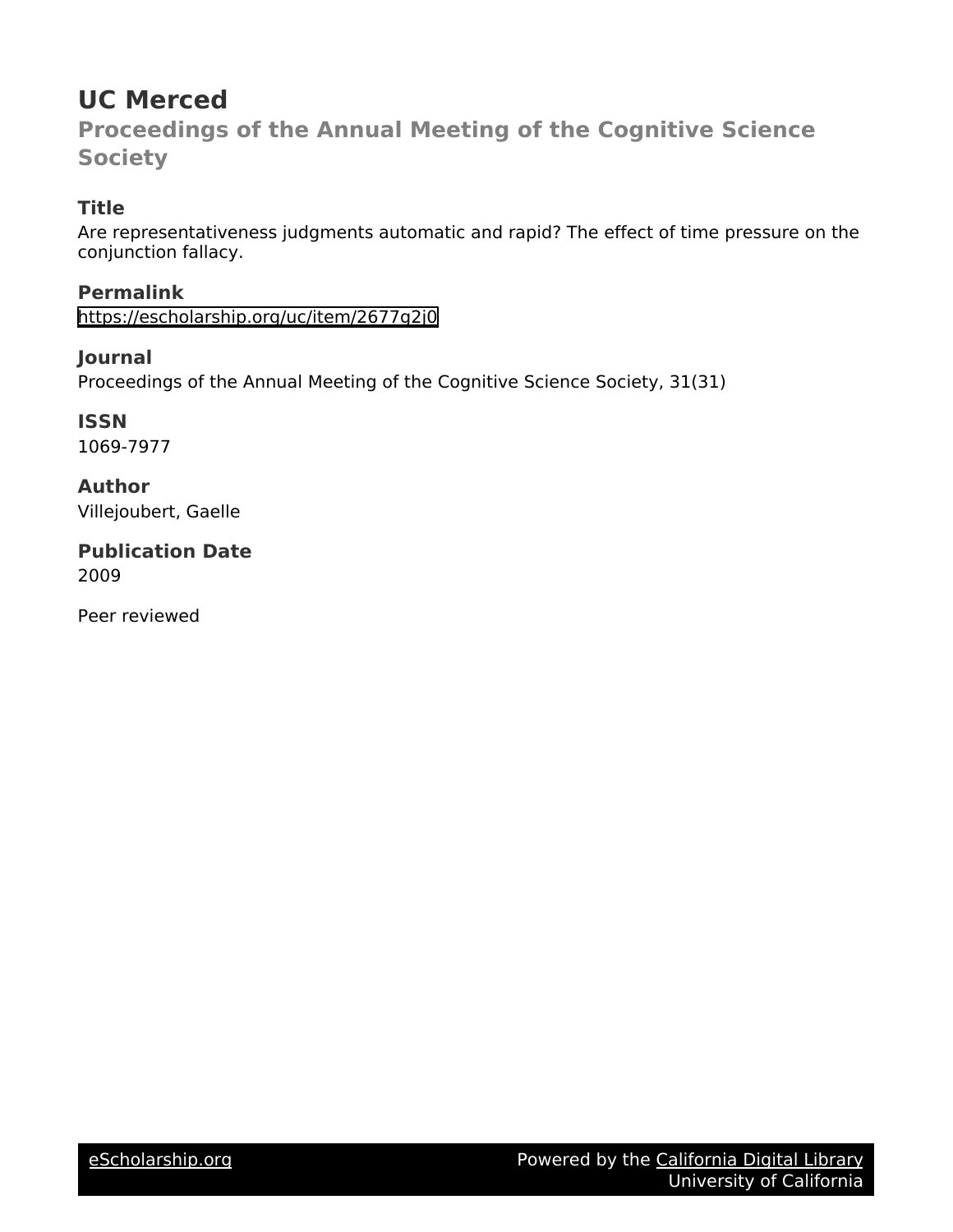### Are representativeness judgments automatic and rapid? The effect of time pressure on the conjunction fallacy

Gaëlle Villejoubert (gaelle.villejoubert@univ-tlse2.fr)

Laboratoire CLLE-LTC (UTM, CNRS, EPHE) Université de Toulouse Le Mirail 5 allées A. Machado 31058 Toulouse Cedex 9, France

#### Abstract

This study aimed to better understand the cognitive underpinnings of people's intuitions concerning the conjunction rule of probabilities. Using a novel methodology to study the conflict between representativeness and logic considerations in the conjunction fallacy, results revealed that, contrary to what is commonly assumed, assessments of representativeness are not automatic and rapid but are in fact most influential when participants are not pressured by time to provide a judgment. Implications for the different dual-system accounts of probability judgments will be discussed.

Keywords: Conjunction fallacy, Probability judgments, Intuition, Dual processes, Representativeness, Time pressure.

#### Introduction

The question of whether we can intuitively appreciate mathematical concepts has puzzled many psychologists and linguists (e.g., see Lakoff & Núñez, 2000). There is some strong evidence that this achievement is not beyond our capabilities. For example, Young Brazilian candy sellers with little formal education can outperform their non-sellers counterparts on complex ratio-comparison problems presented in familiar formats (i.e., using candies and bills) without using pen or paper (Saxe, 1988). Yet, the automatisation of mathematical operations can have its shortcomings. For example, erroneous intuitions about probabilities have been demonstrated numerous times. One striking example concerns intuitions about the conjunction rule, a basic probability law which does not seem to be intuitively grasped by individuals (Tversky & Kahneman, 1983). According to this rule, the probability of a conjunction of two events *A* and *B*, or  $Pr(A \wedge B)$ , cannot exceed the probability of any of its constitutive events, namely  $Pr(A)$ or Pr(*B*). In certain situations, however, most individuals will erroneously judge that  $Pr(A \wedge B)$  is more probable than one of its constitutive probabilities, an error known as the "conjunction fallacy" (Tversky & Kahneman, 1983). Tversky and Kahneman (1983) provided a paradigmatic illustration of this error with the "Linda problem". In this problem, individuals are asked to read the following thumbnail description:

Linda is 31 years old, single, outspoken, and very bright. She majored in philosophy. As a student, she was deeply concerned with issues of discrimination and social justice, and also participated in anti-nuclear demonstrations. (p. 297)

In the most transparent test of individuals' intuition for the conjunction rule, the authors asked participants to decide which of the two following alternatives was more probable:

- (1) Linda is a bank teller.
- (2) Linda is a bank teller and is active in the feminist movement.

Overall, 85% of respondents chose (2) over (1), thus revealing that their intuitive answer was at odds with the conjunction rule.

#### Why Does our Intuition Fail us?

There are two main types of accounts to explain the discrepancy between participants' intuitions and the objective mathematical rule in conjunction tasks. The first type of account focuses on *linguistic ambiguities* inherent in the task (e.g., see Hertwig, Benz, & Krauss, 2008; Politzer & Noveck, 1991). Researchers who emphasised the role of linguistic ambiguity proposed, notably, that people inferred that (1) implicitly negated the possibility that Linda was a feminist when asked to compare (1) and (2) (see e.g., Politzer & Noveck, 1991). In other words, when asked to compare  $Pr(A)$  and  $Pr(A \wedge B)$ , individuals would instead compare  $Pr(A \wedge not-B)$  and  $Pr(A \wedge B)$ . In this case, considering that  $Pr(A \wedge not-B)$  is greater than  $Pr(A \wedge B)$  can no longer be deemed to be a 'fallacy'. There is, however, evidence to show that removing the ambiguity is not sufficient to perfectly realign people's intuitions with mathematical rules. Thus, Tentori, Bonini, and Osherson (2004) asked individuals to evaluate  $Pr(A)$ ,  $Pr(A \wedge B)$ , as well as  $Pr(A \wedge not-B)^1$ . Results showed that the majority of participants erroneously believed that  $Pr(A \wedge B)$  was more probable than  $Pr(A)$ .

The second type of account, so-called the *attributesubstitution* account (Kahneman & Frederick, 2002; Kahneman, 2003), is presented as a more specific, process-oriented extension of the representativeness heuristic account (Tversky & Kahneman, 1983). According to Kahneman and Frederick (2002; but see also, Kahneman, 2003), people's intuitions deviate from normative expectations because individuals assess an explicit *target attribute* of a judgment by substituting a related *heuristic attribute* that comes more readily to mind. So, according to this account, people use representativeness or similarity as a heuristic attribute to gauge the probability that Linda is a bank teller and a feminist and the probability that she is a bank teller. Accordingly, since Linda appears more representative of a feminist bank teller than a

<sup>&</sup>lt;sup>1</sup>where the explicit mention of  $Pr(A \wedge not-B)$  prevents participants to interpret *A* as referring to *A*-but-not-*B*.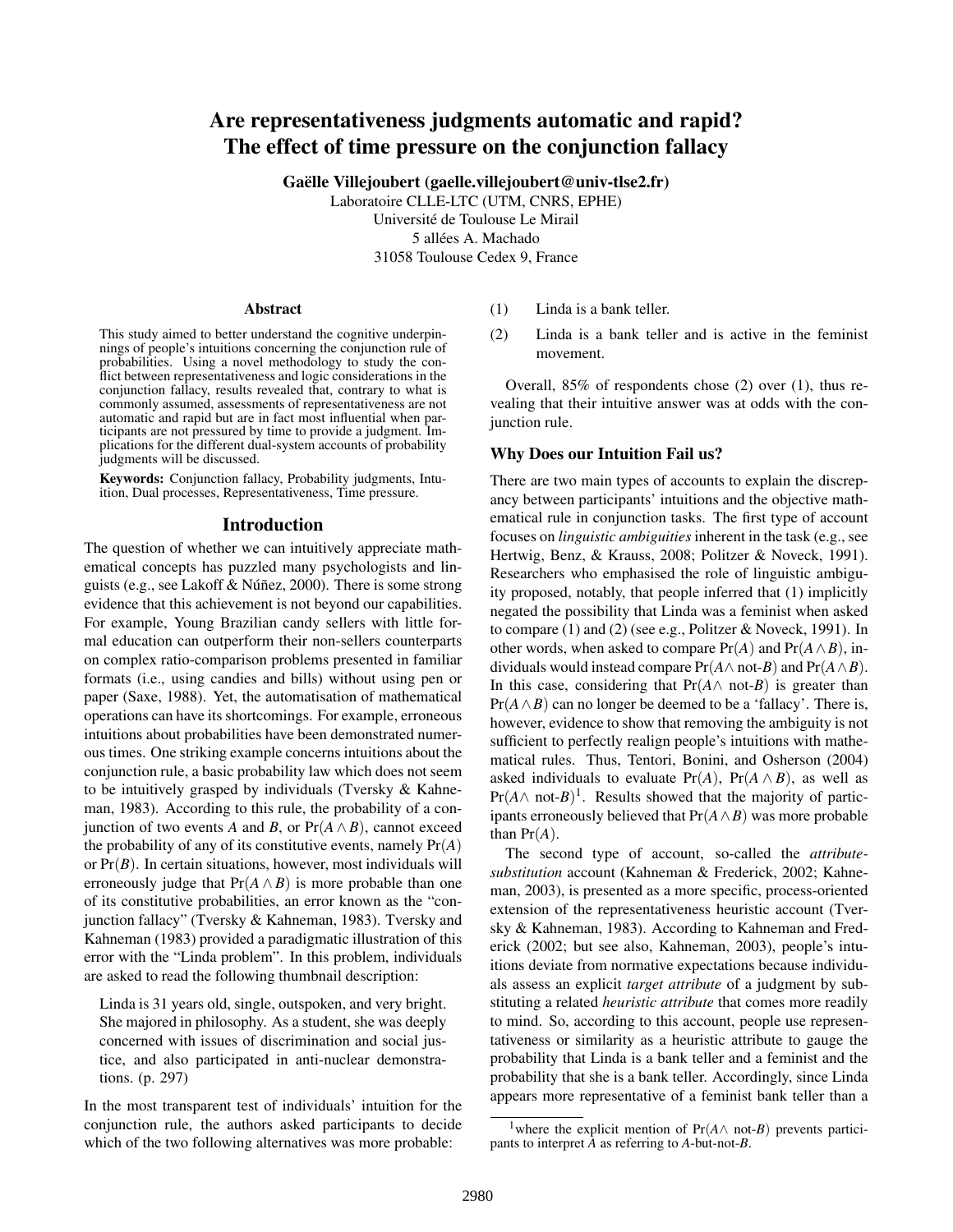bank teller, people believe that she is more likely to be both a feminist and a bank teller than a bank teller.

#### Does our Intuition *Always* Mislead us?

There is a confound in Linda problems that has yet to be addressed. People's intuitions have been assessed with one of two methodologies. One procedure consists in asking individuals to rank order different events according to their probability of being true. These events encompass—solely, or among others—the conjunction of two events and each of these two events in isolation. The other procedure consists in asking participants to give a numerical estimate of the probability that the conjunction is true, as well as the probabilities that each of its constitutive events are true<sup>2</sup>.

In both cases, there are two ways in which participants' intuitions can be fallacious. They can believe that the conjunction is more probable than *any* of its constitutive events or they can believe that the conjunction is more probable than *one* of its constitutive events but not the other. Tversky and Kahneman (1983) reported that 85% participants believed Linda resembled more a typical feminist bank teller than a bank teller  $(A \land B \succ B)$  but also that she resembled more a typical feminist than a feminist bank teller  $(A \succ A \land B)$ . Therefore, if individuals assess the explicit probability attribute by substituting a related representativeness attribute, they should only commit the conjunction fallacy when comparing the least representative event and the conjunction of the least representative and the most representative one. In other words, they should erroneously believe that  $Pr(A \wedge B) > Pr(B)$  but they should also correctly infer that  $Pr(A) > Pr(A \wedge B)$ . Unfortunately, the authors did not report probability judgments for most probable event Pr(*A*). But in a recent study, Hertwig et al. (2008, Experiment 2) data suggesting that nearly 70% of participants who committed the conjunction fallacy considered that the conjunction was more probable than one of its constituting events, but nevertheless *correctly* inferred that the conjunction was less probable than the second constitutive event.

This result suggests that our intuition can sometimes be aligned with rules of mathematics, that it does not *always* mislead us. The issue, therefore, lies in identifying whether these correct intuitions are solely determined by heuristic processing (i.e., considerations of representativeness) or whether they reflect a sensititivity to the logic of sets which underpins the conjunction rule. The current procedures and available empirical results, however, do not allow a more precise determination of whether participants actually detect the conflict between what considerations of representativeness dictate and what the logic of sets entails. This is because the role of intuitions about the logic of sets and intuitions based on representativeness considerations are not experimentally manipulated in the tasks commonly used. One main contribution of the present study is to propose a new methodology for studying the conjunction fallacy which will make it possible to test for the separate effects of logic and representativeness assessments on judgments.

#### Two Modes of Cognitive Functioning

A key element of the attribute-substitution account is the fact that the result of the evaluation of the heuristic attribute is presented as effortless and immediate (Kahneman, 2003). In other words, individuals are assumed to be able to judge how representative Linda is of a feminist or a bank teller almost synchronously upon reading the problem. As such, Kahneman (2003) argues, judgments based on representativeness originate from an intuitive mode of cognitive function, within which judgments are made rapidly and automatically. The author then contrasts this intuitive mode of functioning with a controlled mode, described as deliberate and slower. This dual-system view of cognition has gained considerable influence in the past decade in research examining judgment, decision-making or reasoning (e.g., see Evans, 2008; Kahneman, 2003; Sloman, 1996). According to this view, the second, more deliberate, system will either be at the origin of the judgment provided or simply monitor its quality. From this theoretical perspective, the conjunction fallacy results from the generation of a representativeness-based impression by the first, more intuitive system, while the second, slower and more deliberative, system fails to detect and correct the inference based on similarity. Kahneman and Frederick (2002) argued the controlled mode of cognitive functioning only loosely monitors the output of the intuitive system. Kahneman (2003) added that individuals will often be satisfied with the first plausible judgment that comes to mind and only will only rarely think hard to produce their judgment. There are concrete, empirically testable, predictions that can be derived from this position. Namely, Kahneman and Frederick's *lax-monitoring* view suggests that judgments observed in conjunction problems should always be rapid and automatic and solely influenced by considerations of representativeness.

The *lax-monitoring* view is at odds with other conceptions of dual-system cognition. There is evidence pointing to the possibility that individuals are, to some extent, sensitive to the conflict existing between heuristic and more analytical considerations. In reasoning, this is best illustrated by the belief bias phenomenon (Evans, Barton, & Pollard, 1983). Belief bias is illustrated by asking participants to evaluate syllogisms which vary both according to their logical validity (i.e., whether their conclusion logically follows from the premises) and their believability (i.e., whether the conclusions is congruent with prior beliefs). Evans et al. (1983) showed believable conclusions were more often endorsed than unbelievable ones but *also* that valid conclusions were more often endorsed than invalid ones. Moreover, Evans and Curtis-Holmes (2005) showed that the main effect of logic disappeared under time pressure, which is consistent with the proposition that heuristic responses would be automatic and

<sup>2</sup>A variant of this procedure consists in asking *frequency* estimates. This can greatly reduce the proportions of erroneous judgments (see e.g., Hertwig et al., 2008) but does not address, in itself, the issue of the origin of the erroneous *probabilistic* intuitions.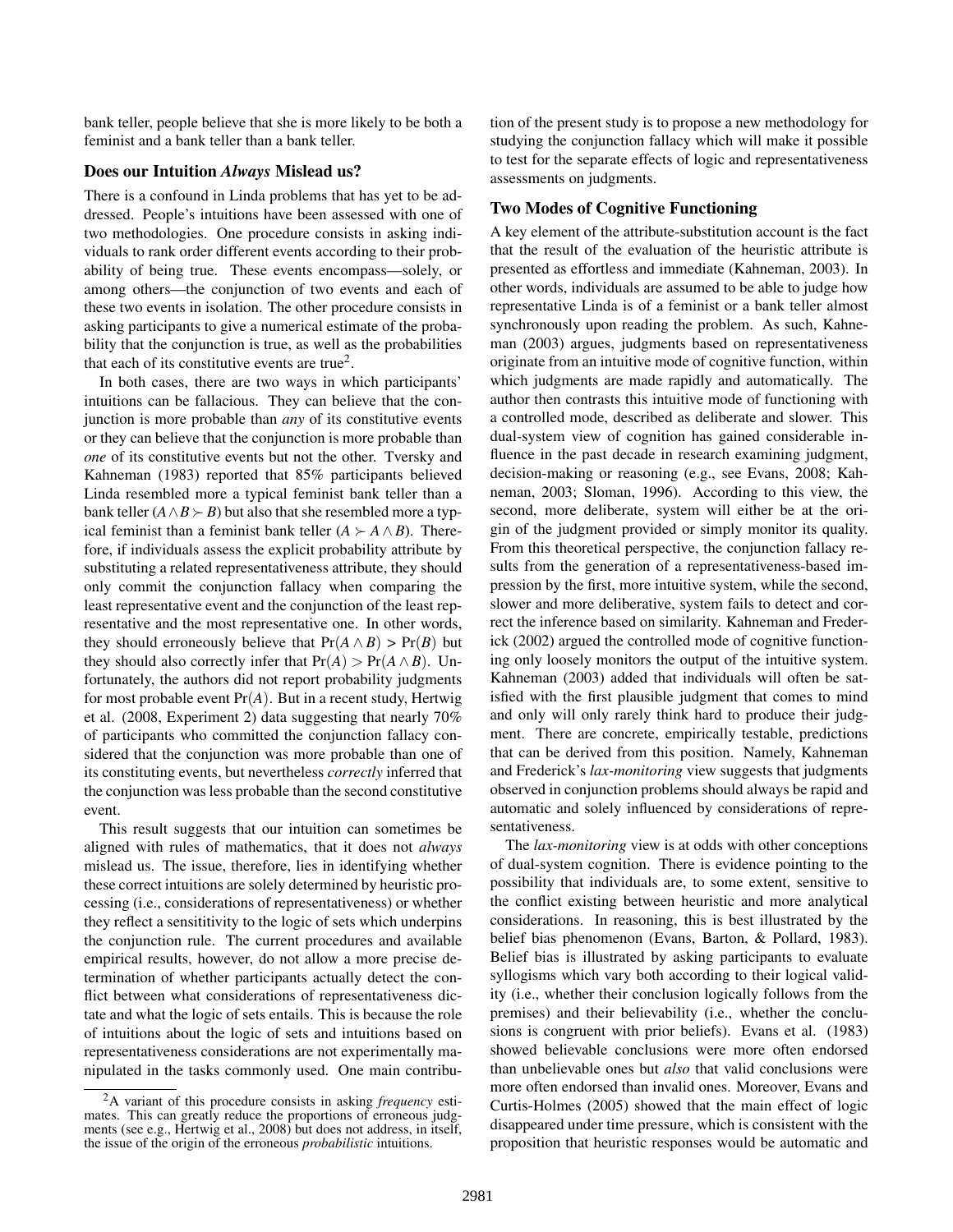immediate but that, when the slower controlled mode of functioning can intervene, such responses are modified.

This *conflict-monitoring* view has recently also gained support in research on probability judgments. Thus, individuals who do *not* judge that the conjunction is more probable than any of its constitutive events will spend more time on producing a judgment (De Neys, 2006). Additionally, De Neys and Glumicic (2008, Experiment 2) showed that individuals took longer to make a judgment based on conflicting analytical and heuristic pieces of information. They gave participants information about the composition of a sample (e.g., 996 women and 4 men) and a short personality description supposedly drawn at random from that sample. The description was either congruent with stereotypes of the larger group or with stereotypes of the smaller group and hence, incongruent with the stereotypes of the larger group. For example, an incongruent description for the above sample described Jo as a student in engineering, who likes to go cruising, listen to loud music and drink beer. Participants took longer to correctly infer that the individual most probably belonged to the larger group when the description was incongruent with stereotypes on that group. Here again, concrete predictions can be derived from the conflict-monitoring view for conjunction probability judgments. First, statements presenting the most representative outcome as the most probable should be more often endorsed than statements presenting an unrepresentative outcome as most probable. Second, statements presenting a single event (independently of its representativeness) as more probable than a conjunction should be more often endorsed than statements presenting the conjunction of events as more probable. Third, the latter effect should disappear under time pressure because the controlled mode of cognitive functioning will no longer be able to exert its slower-paced monitoring.

#### Experiment

The following experiment was designed to test the competing predictions of the lax-monitoring view (Kahneman & Frederick, 2002; Kahneman, 2003) and the conflict-monitoring view (De Neys & Glumicic, 2008) of cognitive functioning in order to better understand the cognitive underpinnings of people's intuitions concerning the conjunction rule of probabilities. It first aimed to establish whether those intuitions were solely driven by heuristic processing (lax-monitoring view) or whether they were resulting from a combination of heuristic and controlled processing (conflict-monitoring view). The methodology used was adapted from the procedure used in belief-bias studies of reasoning (Evans & Curtis-Holmes, 2005). A second objective of this study was to assess the effect of time pressure on those probabilistic intuitions. Based on the theoretical predictions of the two-system view of cognition, it was expected that participants required to respond rapidly would show an increased level of heuristic processing and a reduced level of logical responding.

#### Method

Participants Participants were recruited by second-year psychology students at the University of Toulouse, France, as a course requirement. Each student emailed or contacted several men and women who were older than 18 to invite them to take part in an on-line study. Of the 127 participants in the final sample, 24 already knew the Linda problem. Three participants took over two hours to complete the test, and another ten participants allocated to the limited time condition spent more than 12 seconds on average to provide an answer. All these participants were removed from subsequent analyses. Of the remaining 90 participants (43 men and 47 women; mean age = 29.85, *SD* = 12.52), 31% had post-graduate education, 36% had undergraduate education, 24% had graduated from high school, and the remaining 9% had left education before graduating from high school. Their background knowledge was diverse, ranging from maths and science (26%), social sciences (19%), services (21%), Technology and design (17%). The experiment was conducted in French and all participants were native French speakers.

Materials Two scenarios used were based upon the original Linda and Bill descriptions (Tversky & Kahneman, 1983), respectively. In addition, ten new descriptions were modelled after these original texts. A crucial difference between these twelve tasks and the original Linda problem, however, was the judgment task.

The materials used in this study presented participants with a unique statement which they could either accept as correct or reject as incorrect. The statements presented fell into four categories: Correct-Congruent (CC), Correct-Incongruent (CI), Incorrect-Congruent (IC), and Incorrect-Incongruent (II). Table 1 provides an illustration of the four types of conclusions for the Linda problem. Note, however, that different scenarios were used for each of the twelve tasks created in the experiment so that all statements referred to different contents.

Table 1: Illustration of the four types of statements used to study the conjunction fallacy

| Possible statements                                       |                                                         |  |  |
|-----------------------------------------------------------|---------------------------------------------------------|--|--|
| CC                                                        | The fact that Linda is a feminist is more likely than   |  |  |
|                                                           | the fact that she is a feminist and a bank teller.      |  |  |
| CI                                                        | The fact that Linda is a bank teller is more likely     |  |  |
|                                                           | than the fact that she is a feminist and a bank teller. |  |  |
| IC                                                        | The fact that Linda is a feminist and a bank teller     |  |  |
|                                                           | is more likely than the fact that she is a bank teller. |  |  |
| H                                                         | The fact that Linda is a feminist and a bank teller     |  |  |
|                                                           | is more likely than the fact that she is a feminist.    |  |  |
| Note. CC: Correct-Congruent, CI: Correct-Incongruent, IC: |                                                         |  |  |
| Incorrect-Congruent, II: Incorrect-Incongruent.           |                                                         |  |  |

Correct statements proposed that an event was more likely than a conjunction of this event and another as in (3) or, al-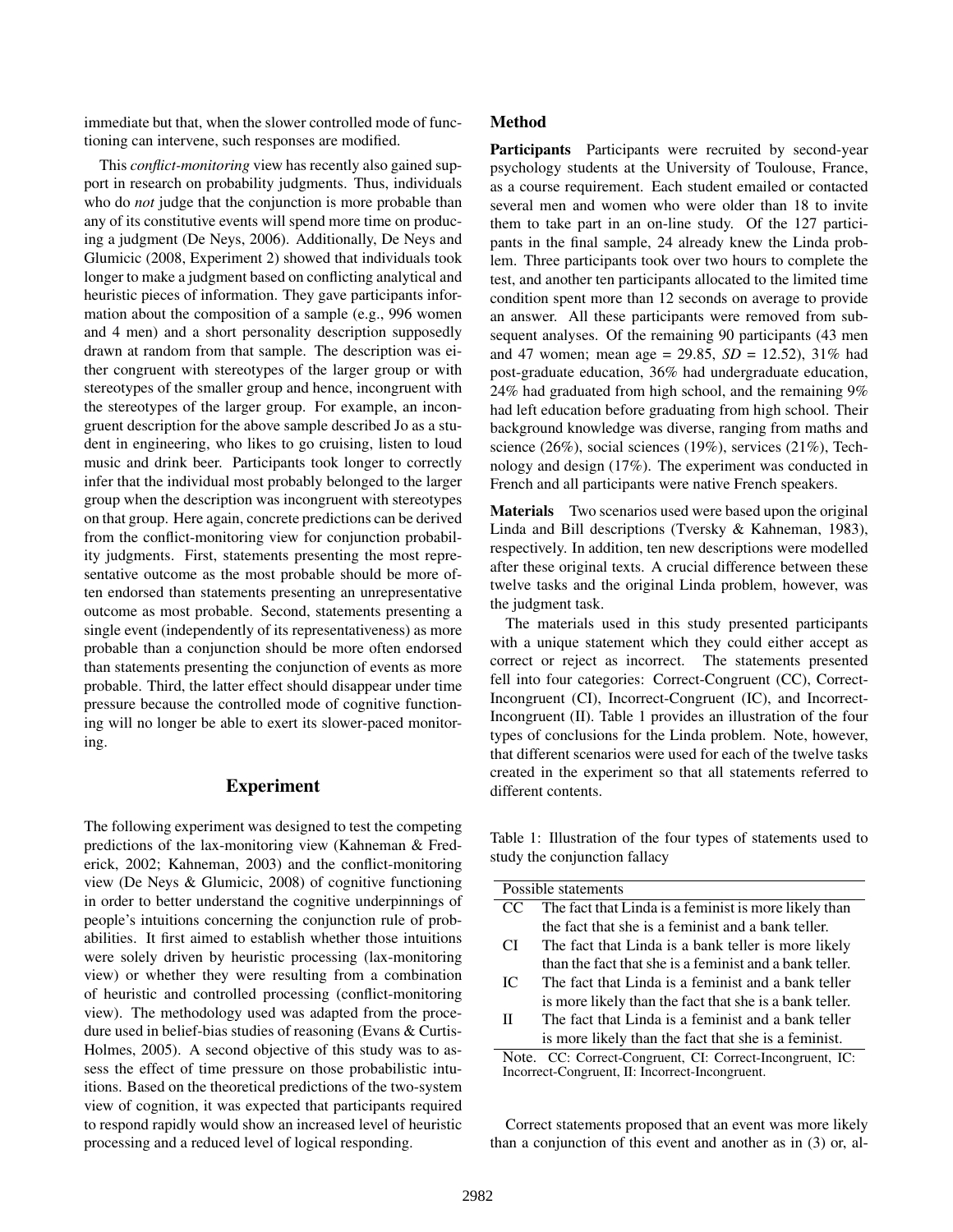

Figure 1: Screen shot of the training task

ternatively, that the conjunction was less likely than one of its constitutive events.

(3) The fact that Linda is a feminist is more likely than the fact that she is a feminist and a bank teller.

Conversely, an incorrect statement proposed that the conjunction was more likely than its constitutive events or, alternatively, that one of its constitutive event was less likely than the conjunction, as in (4).

(4) The fact that Simon is a businessman is less likely than the fact that he is a businessman and an opera singer.

Congruency was determined by the description presented. Each description was designed so that the individual presented appeared as a highly representative member of a given category without explicitly mentioning that this individual actually belonged to that category. Congruency was manipulated by presenting either the representative event or the unrepresentative event as most likely.

Design and procedure Participants were randomly allocated to one of two experimental conditions: the free time or the limited time condition. A screen explained that they would be presented with thumbnail descriptions of a person followed by a statement. They were asked to read the description carefully and to indicate if they thought the statement was correct (free time condition) or indicate if they thought the statement was correct *as fast as possible* (italics added, limited time condition).

The next screen presented an example of a thumbnail description. Participants were asked to read the description attentively and to click on a "Continue" button when they were ready. Upon clicking, a probability statement appeared and they were instructed to click on a "yes" or "no" box to indicate whether or not they thought the statement was correct. In the free time group, participants could take as long as they wished to provide an answer. In the limited time group, a clock and a countdown appeared 5 seconds after the presentation of the statement and went down for another 7 seconds,

followed by the message: "Respond now!" (see Figure 1 for a screenshot). The next screen informed participants that they would now enter the test. The experimental tasks were presented in a random order, following the same procedure as that of the example task. Each time, the program recorded the participant's choice (accept or reject the conclusion) and the time taken to respond from the moment the conclusion appeared on the screen until the participant clicked a box. After they had provided all their answers, participants were asked to fill in demographic information and were thanked for their participation. The experiment used a  $2 \times 2 \times 2$  mixed design. The within-subject factors were the logical validity of the statement (correct vs. incorrect) and the congruency between the event or conjunction presented as most likely and its level of representativeness (congruent vs. incongruent). The between-subject factor was the time condition (free time vs. limited time).

#### Results

Manipulation checks Participants in the free time condition spent more time completing the questionnaire and took more time to evaluate conclusions than those in the limited time condition (see Table 2). Independent samples ttests confirmed observed differences were statistically significant both for the total time spent on the questionnaire and the response time;  $t(88) = 3.18, p = .001$ , one-tailed, and  $t(88) = 5.74$ ,  $p < .001$ , one-tailed, respectively.

Table 2: Mean total time spent on the on-line questionnaire and mean time taken to evaluate conclusions as a function of time condition.

|                     | Free time     | Limited time  |
|---------------------|---------------|---------------|
|                     | M(SD)         | M(SD)         |
| Total time (min)    | 00:11(00:05)  | 00:08(00:04)  |
| Response time (sec) | 19.52 (11.58) | 09.04 (01.68) |

Acceptance rates As the top panel of Figure 2 illustrates, acceptance rates were higher for statements that were congruent with the stereotype activated by the description than for those that were incongruent;  $M = 69.25$  ( $SD = 24.31$ ) vs.  $M = 28.60$  ( $SD = 23.18$ ), respectively. Individuals, however, were also sensitive to the logical validity of the conclusion presented as they accepted correct statements more often than incorrect ones;  $M = 59.26$  (*SD* = 26.27) vs.  $M = 38.59$  $(SD = 21.34)$ , respectively. A 2 (validity)  $\times$  2 (congruence)  $\times$  2 (time condition) mixed analysis of variance was conducted on these data. The main effect of congruence was significant,  $F(1,88) = 136.04, p < .001, \eta_p^2 = .61$ , as was the main effect of logical validity,  $F(1,88) = 34.12$ ,  $p <$  $.001, \eta_p^2 = .28$ , but the main effect of time condition was not,  $F(1,88) = 1.93, p > .05$ . None of the interactions were significant, largest non-reliable  $F(1,88) = 2.83$  for the interac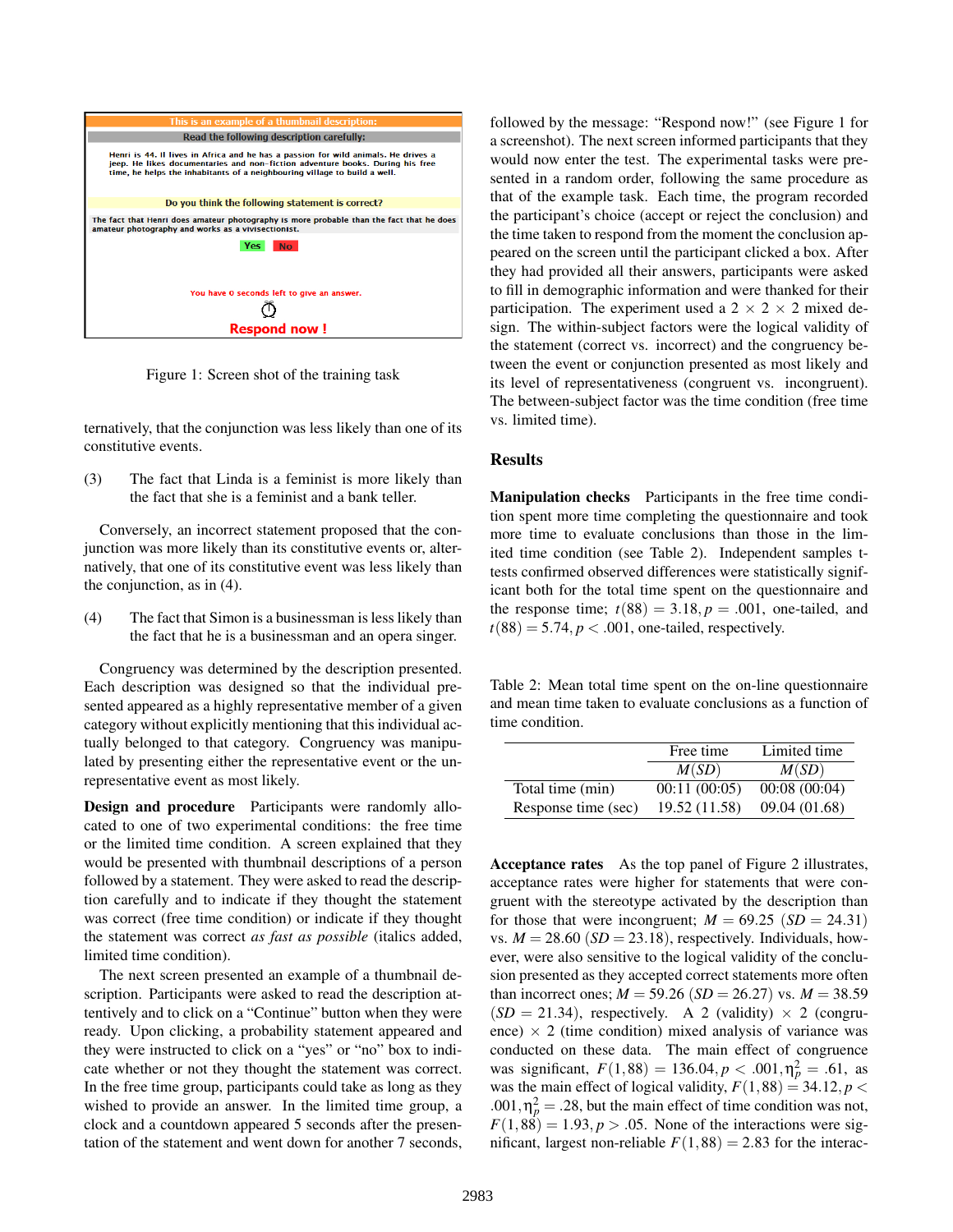tion between validity and congruence.<sup>3</sup>.

Table 3: Mean values of the logic and representativeness index as a function of the response time condition.

|                          | Free time  | Limited time |
|--------------------------|------------|--------------|
|                          | M(SD)      | M(SD)        |
| logic index              | 1.04(1.99) | 1.44(2.03)   |
| representativeness index | 2.76(1.98) | 2.12(1.97)   |

Finally, following Evans and Curtis-Holmes (2005), two indices were computed for each participant. A *logic* index  $(CC + CI - IC - II)$  measured the difference between acceptance of correct and incorrect conclusions and ranged from +6 (perfectly logical) to -6 (absolutely illogical). A *representativeness* index (CC + IC - CI - II) measured the difference between acceptance of conclusions that were congruent or incongruent with the stereotype activated. This index ranged from +6 (always heuristic) to -6 (absolutely not heuristic). Table 2 summarises the descriptive results for these indices. Contrary to dual-systems predictions, participants' responses were *not* less logical under time pressure;  $t(88) = -0.94$ ,  $p = .35$ . Moreover, and also contrary to theoretical predictions, under time pressure, responses were not more influenced by representativeness assessments;  $t(88) = 1.51$ ,  $p = .14$ . Finally, whereas acceptance rates were more influenced by representativeness than by logic under free time  $(t(48) = -3.59, p < .005)$ , this was no longer true under time pressure;  $t(40) = -1.40, p = .17$ .

Response times Average response times for accepting each type of conclusion presented (CC, CI, IC, II) were screened for multivariate outliers using the *Mahalanobis* distance measure ( $D^2$ ). No outliers were identified (Smallest  $D^2 = .54$ ,  $p =$ .03) and all participants' response times were retained for the analyses. The acceptance time data were analysed with a  $2 \times 2 \times 2$  mixed ANOVA. The main effect of congruence was significant,  $F(1,88) = 6.00, p < .02, \eta_p^2 = .06$  as well as the main effect of time condition,  $F(1,88) = 11.91$ ,  $p < .002$ ,  $\eta_p^2 = .12$ , while the main effect of validity was not,  $F < 1$ . Of greater interest was the significant interaction between validity and congruence,  $F(1,88) = 72.64$ ,  $p < .001$ ,  $\eta_p^2 = .45$ , accounting for most of the variance. No other interactions were significant, largest non-reliable  $F(1,88) = 3.33$  for the interaction between congruence and time condition. As the bottom panel of Figure 2 illustrates, individuals were quicker to accept conclusions that were congruent and correct compared to congruent but incorrect ones;  $M = 6.73s$  ( $SD = 5.15$ ) vs.  $M = 15.57s$  ( $SD = 14.21$ ), respectively. By contrast, they took longer to accept conclusions that were incongru-



Figure 2: Mean acceptance rate and acceptance time as a function of conclusion validity, congruency with the stereotype activated, and response time condition

ent but correct compared to incongruent and incorrect ones;  $M = 12.35s(SD = 12.78)$  vs.  $M = 4.31s(SD = 8.58)$ , respectively. This pattern of results remain unchanged by time pressure. Individuals responded more quickly when pressured by time;  $M = 11.94s$  (*SD* = 8.17) vs.  $M = 7.54s$  (*SD* = 8.93), respectively.

#### Discussion

According to the *lax-monitoring* view of cognitive functioning, conjunction fallacies occur because people solely rely on representativeness attributes to make their judgments. Moreover, those judgments are assumed to be hasty and individuals are assumed to be reluctant to 'think hard' (Kahneman & Frederick, 2002; Kahneman, 2003). The present experiment provided the first empirical test of this claim. Results confirmed that judgments were heavily influenced by considerations of representativeness as statements presenting the most representative outcome as the most probable were more often endorsed than statements presenting an unrepresentative outcome as most probable. However, those results also pointed to the fact that individuals are sensitive to the logic of sets which underpins the conjunction rule since statements presenting a single event (independently of its representativeness) as more probable than a conjunction were more often endorsed than statements presenting the conjunction of events as more probable. This result is at odds with predictions of the *lax-monitoring* view and, instead, lends support to the *conflict-monitoring* view of cognitive functioning (De Neys & Glumicic, 2008). They reveal that, even when thinking about probabilities—as opposed to easier formats such as frequencies (Hertwig et al., 2008)—individuals' cognitive processing is not solely based on heuristic considerations. They

<sup>&</sup>lt;sup>3</sup>The careful reader may notice that participants with limited time seemed more likely to accept correct but incongruent statements than those with free time;  $\dot{M} = 49.59$ ,  $SD = 35.84$  vs.  $M =$ 33.33,*SD* = 35.83. Although potentially meaningful, this difference is not statistically significant if we correct for familywise error;  $t(85) = -2.11, p = .04 > .0125(.05 \div 4).$